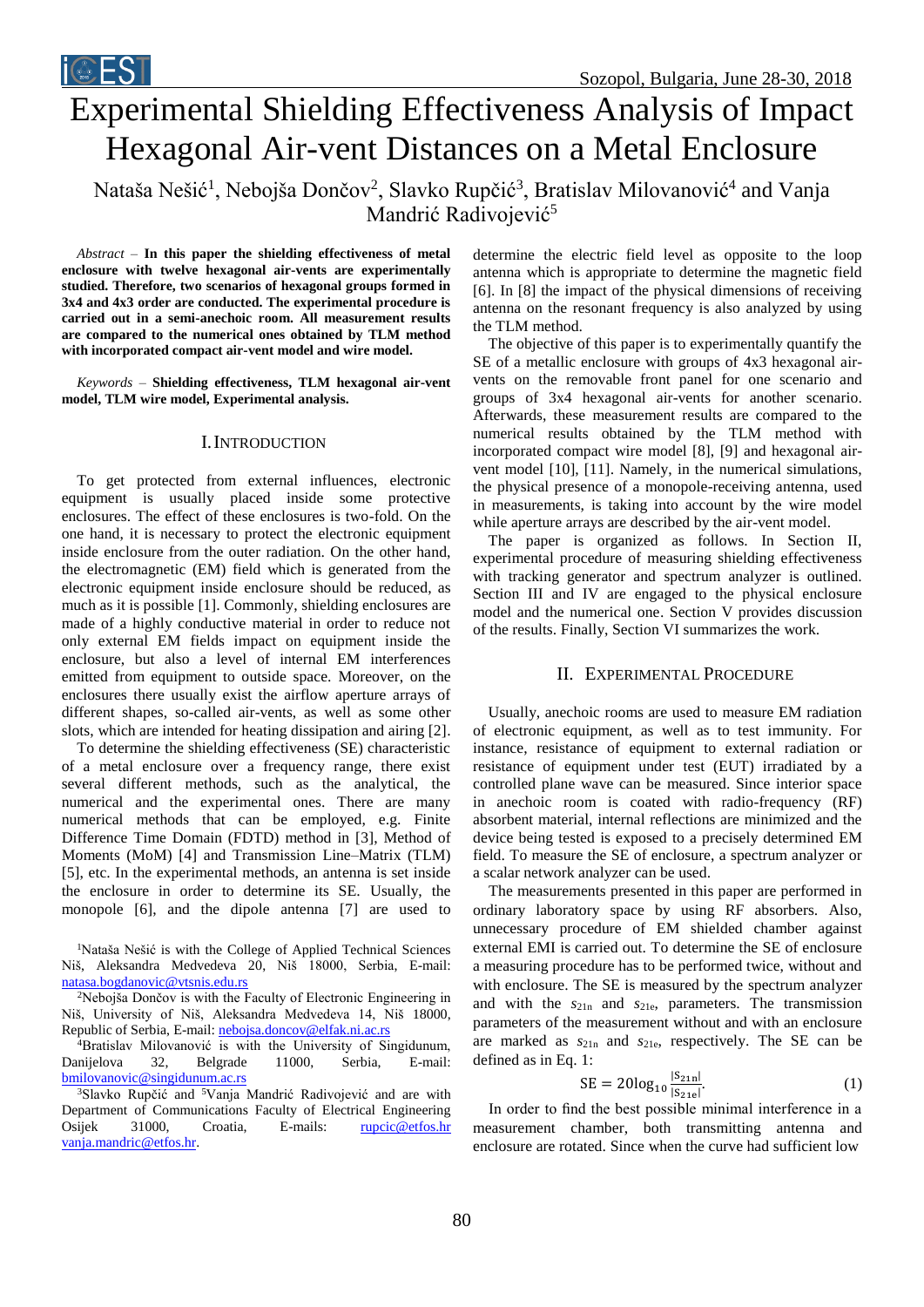



Fig. 1. The measuring configuration used in a semi-anechoic room.



Fig. 2. Two sets of front panels with different air-vent distances; *a*) **H43**air-vent layouts, *b*) **H34** air-vent layouts.

ripple of the *s*<sup>21</sup> parameter, the measurement process is started. The enclosure is placed in far field against the transmitting antenna, in the whole observed frequency range [12].

The measurement processes are performed by using the spectrum analyzer with tracking generator and the SPIKE Software for PC computer, as shown in Fig. 1 [12]. A Vivaldi dipole antenna was used as a transmitting antenna, while an in-house monopole antenna was employed as a receiving one. The monopole, which is made of a copper material with a length of  $l = 50$  mm and radius of  $r = 0.1$  mm, is placed in the middle of the enclosure.

# III. PHYSICAL MODEL

The rectangular metal enclosure with internal dimensions of (100 x 100 x 200) mm and with walls thickness of  $t = 2$  mm is manufactured from copper material. This metal enclosure has removable front wall. Two sets of three panels are made. Each of the front walls is perforated with twelve hexagonal aperture arrays which are placed around the middle of a wall, Fig. 2.

In the first scenario, there are three panels of hexagonal airvents formed in the group of **4x3**, as depicted in Fig. 2a. These front walls are used in experimental measurements. In order to make it easier to describe distances between any two hexagonal apertures, in both the vertical,  $d_1$ , and the horizontal axes,  $d_2$ , panels are labeled in the following order:

**H43\_I** – width side of hexagon is  $a = 7.0$  mm, aperture distances  $d_1 = 2.24$  mm,  $d_2 = 2.53$  mm and  $cov = 0.5348$ .

**H43\_II** – width side of hexagon is  $a = 7.12$  mm, aperture distances  $d_1 = 8.18$  mm,  $d_2 = 8.40$  mm, and  $cov = 0.2833$ .

**H43\_III** – width side of hexagon is  $a = 7.04$  mm, aperture distances  $d_1 = 16.30$  mm,  $d_2 = 16.32$  mm and  $cov = 0.1487$ .

For the second scenario, the same number of hexagonal airvents is formed in the group of **3x4**. The panels are shown in Fig. 2b. In the following, more details about parameters of this group:

**H34** I – width side of hexagon is  $a = 7.12$  mm, aperture distances  $d_1 = 2.33$  mm,  $d_2 = 2.62$  mm and  $cov = 0.5108$ .

**H34\_II** – width side of hexagon is  $a = 7.15$  mm, aperture distances  $d_1 = 4.24$  mm,  $d_2 = 4.5$  mm and  $cov = 0.4250$ .

**H34\_III** – width side of hexagon is  $a = 7.17$  mm, aperture distances  $d_1 = 8.33$  mm,  $d_2 = 8.45$  mm and  $cov = 0.2826$ .

#### IV. NUMERICAL SIMULATION

In this paper, the TLM method is employed for numerical simulations. According to the physical enclosure model a numerical one is created. A compact air-vent model was used to model group of hexagonal shaped apertures. A TLM wire model was used to model a monopole-receiving antenna inside the enclosure.

The compact TLM air-vent model consists of two reactive circuits per propagation direction, which are placed between two neighboring TLM cells. The TLM cells coincide with the position of perforated metal wall. Firstly, it was developed for square and circular perforations on thin metal walls and on walls of significant thickness [10]. Afterwards, it was extended for rectangular and hexagonal air-vents [11].

The compact TLM wire model is employed for modeling an antenna inside enclosure. The main purpose of a receiving antenna is to measure the EM field level and its distribution. A receiving antenna is modeled as a wire segment which is incorporated into the Symmetrical Condensed Node (SCN) [8], [9]. The impedances of additional wire network link and short-circuit stub lines depend on the space used and time-step discretization, and also on per-unit length wire capacitance and inductance [11]. Two-way coupling between signal in the wire circuit and external EM field is described by pulses in transmission line network of SCN [10], [11].

In the considered model, the wire is connected to the ground via resistor R. The current which is induced on the wire, due to external EM field, generates voltage on the resistor R, which is loaded at wire base, and this allows measuring the level of EM field.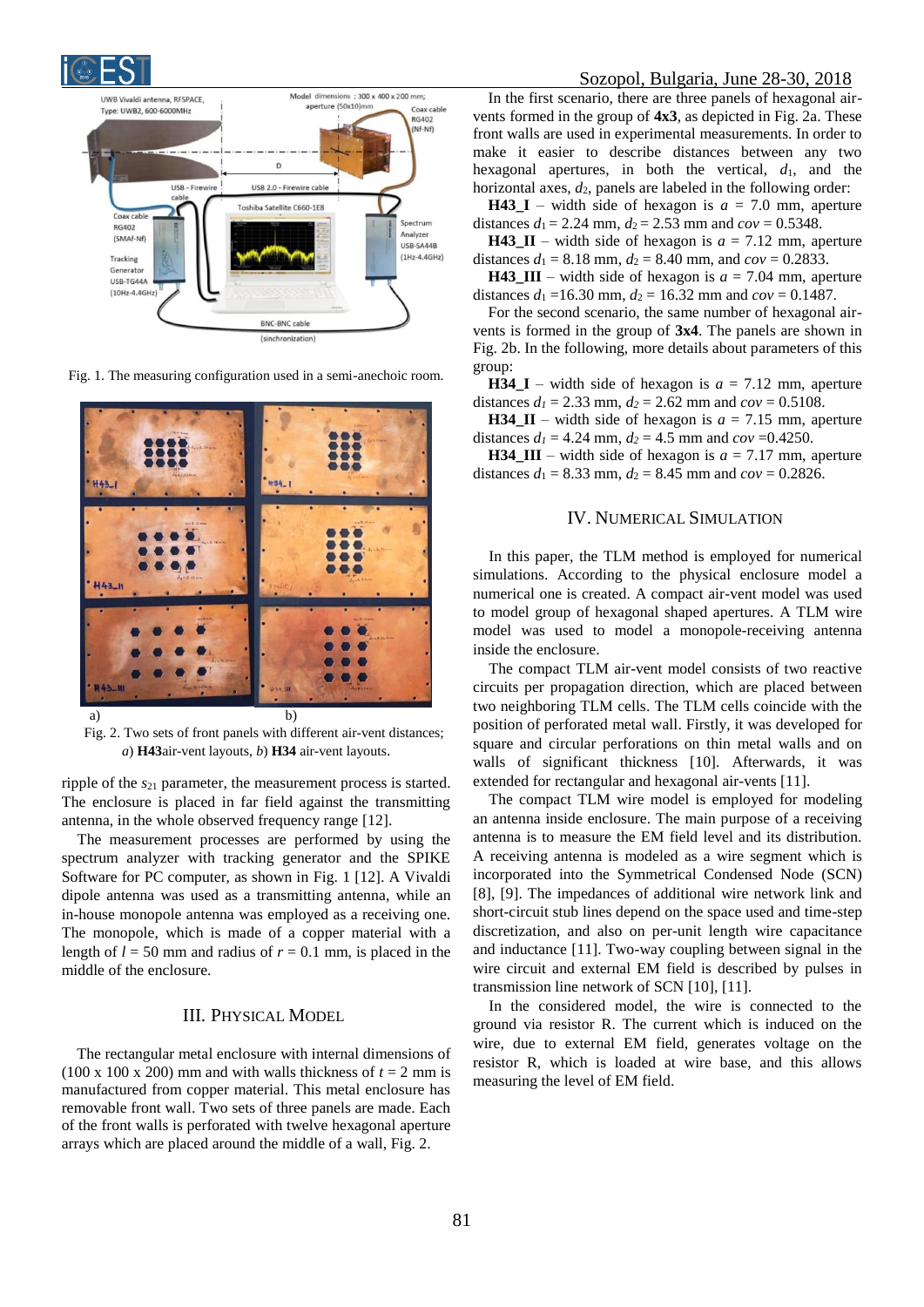



Fig. 3. Compared SE curves of **H43\_I** enclosure model.



Fig. 4. Compared measurement SE curves for **H43** enclosure scenario against vertical incident plane wave.



Fig. 5. Compared measurement SE curves for **H34** enclosure scenario against vertical incident plane wave.

The numerical TLM enclosure model is created according to dimensions, thickness, material and distance between airvents like in physical one. The enclosure is excited by vertically polarized incident plane wave.

The SE characteristic is calculated as logarithmic ratio of the electric field without and with the enclosure, in the same probe point. A monopole-receiving antenna is placed in the middle of the enclosure to detect the electric field level. In the case of monopole antenna in free space, the size of a ground plane is chosen to be as the size of the enclosure wall when monopole antenna is placed inside the enclosure [10].

## V. DISCUSSION OF RESULTS

In this section, we discuss about the experimental and the numerical SE results obtained for the considered enclosure. The analyses are carried out for two scenarios. In both, the front enclosure wall is perforated with 12 hexagonal air-vents. However, distances between the air-vents differ among panels. Both the numerical and the experimental analyses are conducted in order to improve the effectiveness of enclosure. The excitation toward the enclosure is normal incident plane wave vertically polarized. The frequency range of interest is from 600 MHz up to 4 GHz.

To start with, we consider the same enclosure model with three hexagonal air-vent layouts. It can be seen that the frontal panels differ between each other due to aperture distances, as illustrated in Fig. 2a. In the first scenario, the air-vents are arranged in groups of 4x3 around the center of frontal enclosure wall. Parameters of layouts entitled by **H43\_I**, **H43\_II** and **H43\_III** are given in details in Section III. For instance, the first panel under the title **H43\_I** has aperture distances mutually separated by the distance of  $d_1 = 2.24$  mm and  $d_2 = 2.545$  mm in vertical and horizontal directions, respectively. Therefore, the percentage of surface area covered by apertures is equal to 53.48 %. In numerical model, to describe the part of the perforated wall, the compact TLM air-vent model is employed. Figure 3 presents the SE results obtained by the measurement and the numerical simulation of the enclosure model **H43\_I**. It can be observed an excellent agreement between compared shielding characteristics. Also, the experimental and the numerical SE curves which are obtained for other layout cases fit very well, so there is no need to display them.

Figure 4 illustrates the comparison of SE measurement curves for three different **H43** enclosure layouts. It can be noticed that all SE curves match very good at resonant frequencies. However, the SE levels are slightly higher with increasing in the distances between air-vents. Although, the resonances are almost the same, the SE peaks are shifted toward the higher frequencies, at frequencies around 2.4 GHz. This effect is occurred due to the reducing the coverage of perforated wall. Namely, the coverage in descending order is considered, from 53.48% up to 14.87 %.

The second scenario presents the air-vents in groups of 3x4 around the center of front wall of considered enclosure. The front panels are depicted in Fig. 2b. In this scenario, the distances between air-vents and the coverage of panels